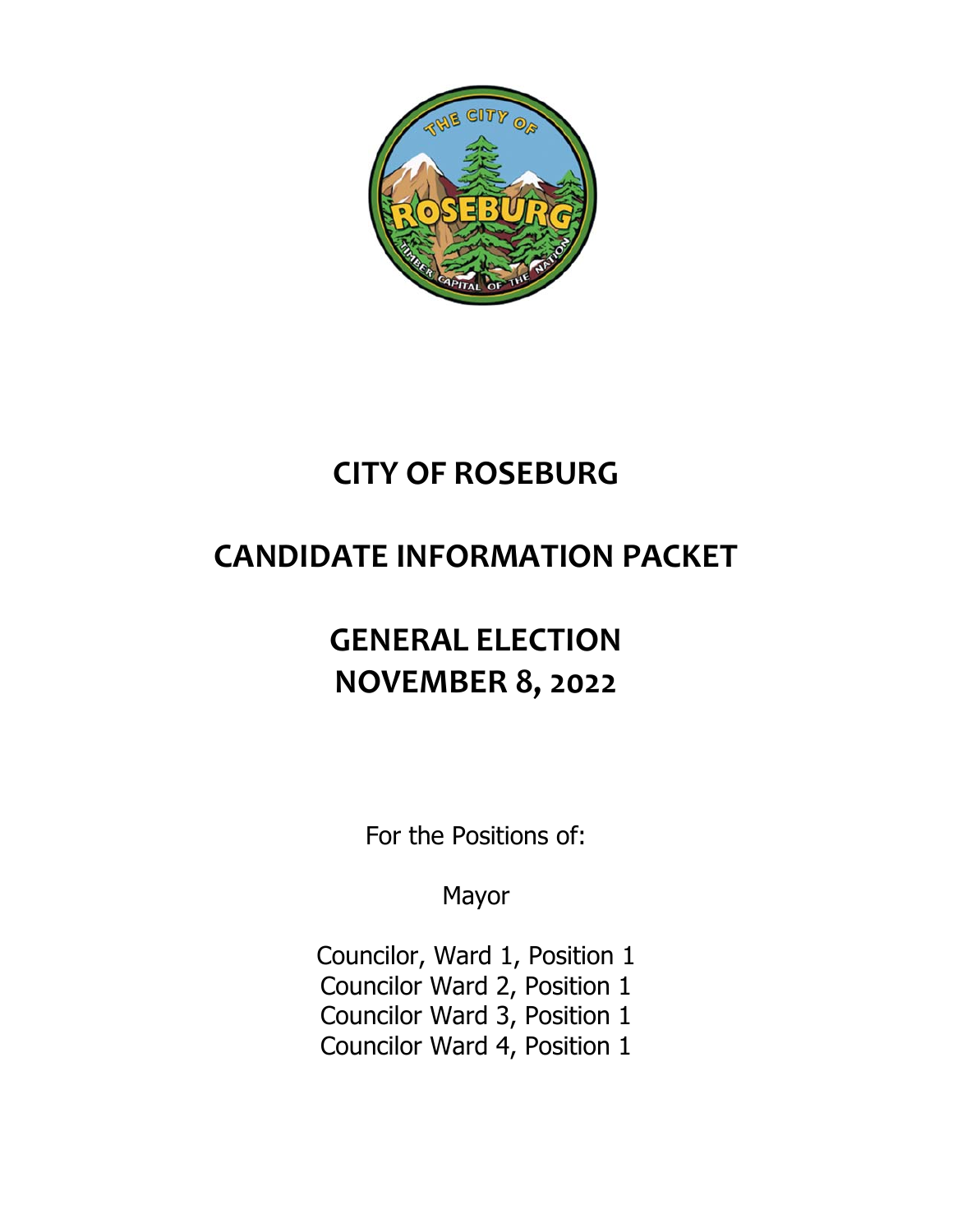## **2022 City Election Information Packet Roseburg Mayor and City Council November 8, 2022 General Election**

Thank you for your interest in running for a City of Roseburg elected position! Vacancies in the following City offices will be on the November 8, 2022 general election ballot; terms are also noted:

| Position                     | Nominated | Elected  | Term    |
|------------------------------|-----------|----------|---------|
| Mayor:                       | At Large  | At Large | 2 Years |
| Ward 1 Councilor, Position 1 | By Ward   | By Ward  | 4 Years |
| Ward 2 Councilor, Position 1 | By Ward   | By Ward  | 4 Years |
| Ward 3 Councilor, Position 1 | By Ward   | By Ward  | 4 Years |
| Ward 4 Councilor, Position 1 | By Ward   | By Ward  | 4 Years |

The Mayor's position will be for a two year term expiring December 31, 2024. All Council positions will be for a full four year term expiring December 31, 2026.

The first day to file for election is **June 1, 2022** and the process must be finalized and all documentation turned into the City by **August 30, 2022**.

A great resource if you are considering running for office has been produced by the League of Oregon Cities (LOC). Click [here](https://www.orcities.org/application/files/4315/8654/4365/SoYouWanttoRunforLocalOfficeFINAL4-9-20.pdf) to view the publication entitled, "So You Want to Run for Local Office".

The information on the following pages is being provided to explain the requirements and responsibilities of candidates, and the laws governing elections in the City of Roseburg.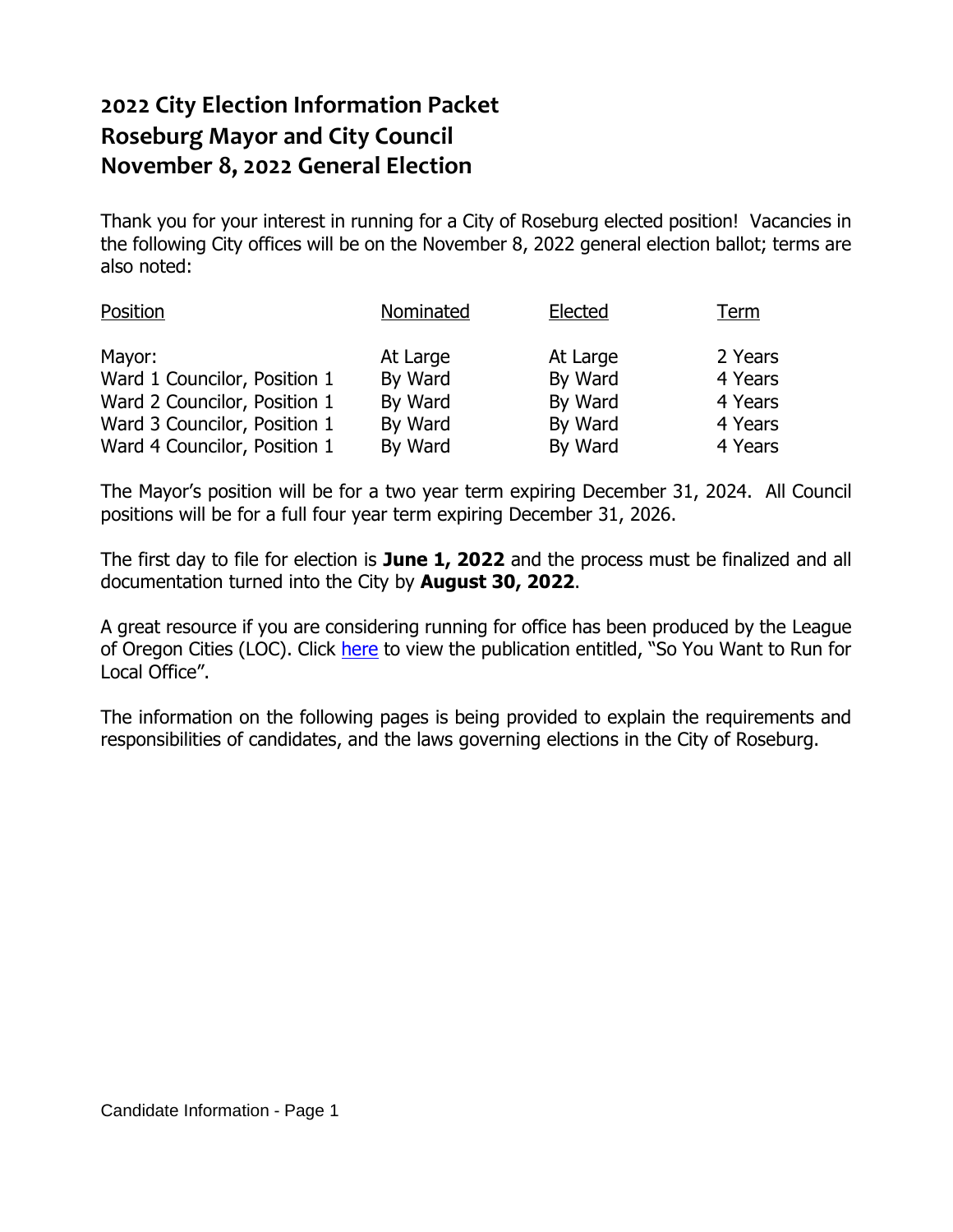# **Qualifications for Candidates**

To qualify as a candidate for Mayor or City Councilor of the City of Roseburg, the candidate must be:

- 1. a legal elector under the laws and constitution of the state of Oregon and a registered voter of the City of Roseburg; and
- 2. a resident of the City of Roseburg for one year immediately before being elected to the office being sought and throughout the term of office. \*\* \*\*To run for City Councilor, the candidate must also be a resident of the ward being sought to represent when filing for candidacy. If elected, the Councilor must remain a resident of the ward throughout their term of office. The ward boundaries are denoted on this [Ward Map](https://www.cityofroseburg.org/storage/app/media/Council/2022%20Ward%20Map.pdf). For additional questions regarding the ward boundaries, contact the City Recorder.

Citizens may not seek candidacy in more than one City of Roseburg elective office.

#### **Election Laws**

Unless specifically addressed by the Roseburg City Charter or the Roseburg Municipal Code (RMC), all aspects of City elections are governed by state law. The Charter and applicable Code provisions are accessible on the City's website ([Charter,](https://library.municode.com/or/roseburg/codes/code_of_ordinances?nodeId=ROCH) [RMC 2.02](https://library.municode.com/or/roseburg/codes/code_of_ordinances?nodeId=TIT2GOPR_CH2.02NOELAPCAELOF) and [RMC 2.06\)](https://library.municode.com/or/roseburg/codes/code_of_ordinances?nodeId=TIT2GOPR_CH2.06INRE).

The State Elections Division no longer produces written elections manuals – everything must be accessed by email at [elections.sos@state.or.us](mailto:elections.sos@state.or.us) or on their website [www.oregonvotes.org.](http://www.oregonvotes.org/) From their website, click on "*Manuals, Forms, Tutorials and Elections Laws*" to find valuable information needed throughout the campaign.

Please read the "[County, City and District](https://sos.oregon.gov/elections/Documents/county-city-district-candidates.pdf) [Candidate](https://sos.oregon.gov/elections/Documents/candidatequickguide.pdf) Manual" and the "Candidate "Quick Guide" [on Campaign Finance Reporting in Oregon"](https://sos.oregon.gov/elections/Documents/candidatequickguide.pdf) for information on the filing process and deadlines set by the State. A copy of the Quick Guide on campaign finance reporting is included in this packet, but candidates are encouraged to review in its entirety, the "[Campaign Finance Manual](https://sos.oregon.gov/elections/Documents/campaign-finance.pdf)" to ensure compliance with campaign finance reporting requirements. The State Elections Division office may be reached by phone at 503-986- 1518 or toll free at 1-866-673-8683; by fax at 503-373-7414.

## **Voters' Pamphlet**

City candidates are not eligible to submit statements for publication in the state voters' pamphlet; however, the City of Roseburg publishes an online Voters' Pamphlet (City of Roseburg Election Information). Candidates for the City of Roseburg Mayor and Council, Roseburg Public School Board, Roseburg Urban Sanitary Authority (RUSA), Umpqua Community College (UCC), and Douglas Education Service District (ESD) may submit information for the *City of Roseburg Election Information*. No other candidates will be included in the City of Roseburg Election Information.

Candidate Information - Page 2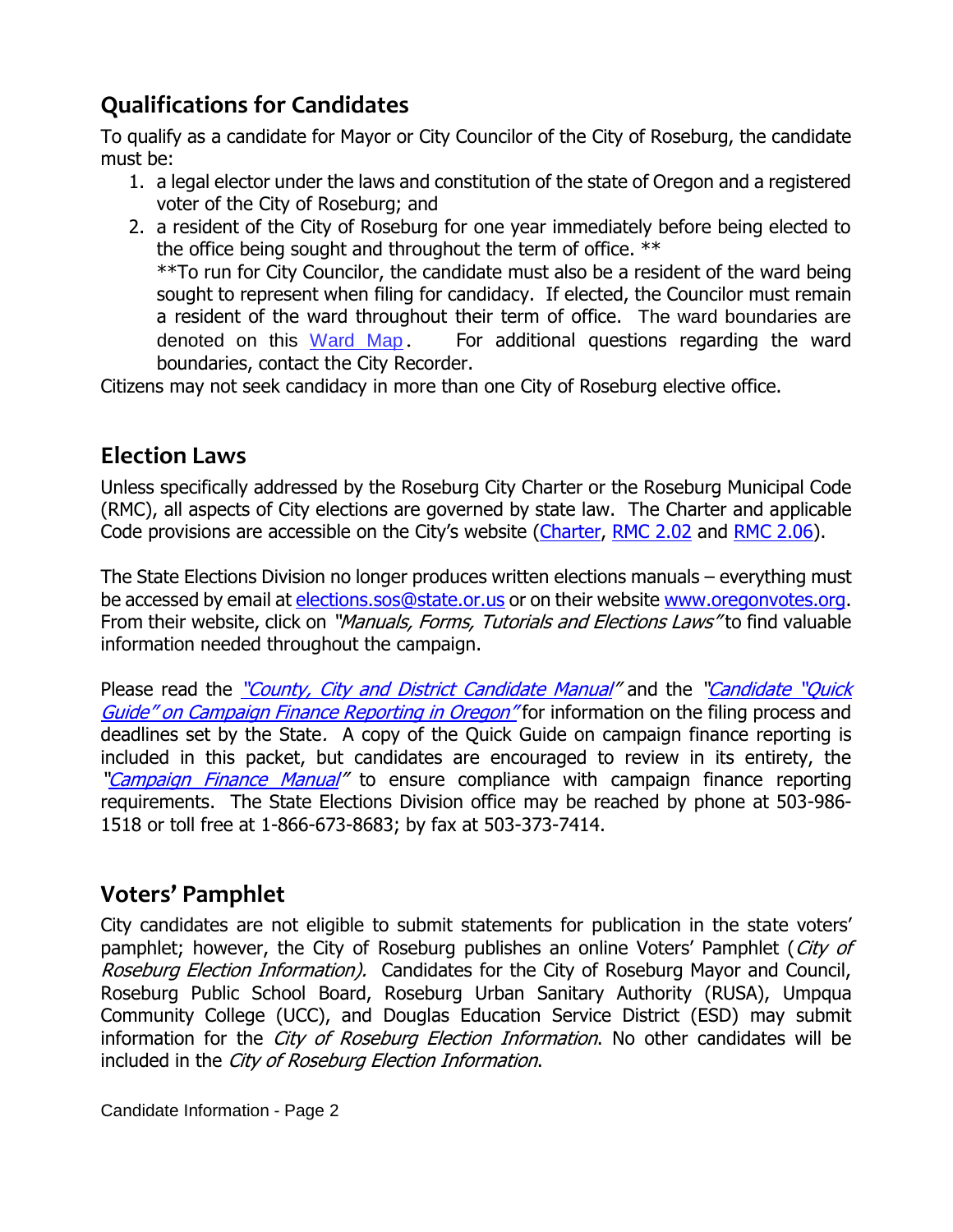Information regarding how to submit information for the City of Roseburg Election Information can be accessed on the City's website at

<http://www.cityofroseburg.org/your-government/election-information/> or by contacting the City Recorder by email [asowa@cityofroseburg.org](mailto:asowa@cityofroseburg.org) or phone (541-492-6866).

#### **Requirements for Petitions of Nomination**

The positions of Mayor and City Councilor for the City of Roseburg are nonpartisan positions supported by petitions of nomination. For a candidate to qualify and place their name on the ballot as a candidate for City office, they must obtain signatures from electors supporting their candidacy.

Pursuant to Section 2.02.030 of the Roseburg Municipal Code, candidates for the office of Mayor are required to obtain at least fifty signatures from City electors; and for the office of City Councilor, at least twenty signatures from City electors residing in the same ward in which the candidate resides. Candidates are encouraged to obtain more than the required number of signatures to ensure a sufficient number are qualified. Nomination petitions must be filed with the City Recorder not less than seventy days before the election. The 2022 deadline for filing petitions with the City Recorder is **5:00 p.m. on Tuesday, August 30, 2022**. It is recommended candidates turn in their signatures a week prior to the deadline to allow time for signature verification by the Douglas County Clerk's office.

#### **Candidates may not begin gathering signatures until they have submitted the required paperwork and received authorization from the City Recorder.**

#### **How to File for Candidacy**

The City Recorder serves as the Elections Filing Officer for City of Roseburg elections. All documents, excluding financial documents, must be filed with the City Recorder, 900 SE Douglas Avenue, Roseburg, OR 97470. **Before filing for candidacy, please call ahead to schedule an appointment with the City Recorder (541-492-6866) to review the required filing forms and process.** 

 **SEL 101 - "Candidate Filing – [Major Political Party or Nonpartisan](https://sos.oregon.gov/elections/Documents/SEL101.pdf)":** All elected City positions are nonpartisan and this form identifies the candidate and office being sought. Filing this form with the City Recorder declares candidacy. Both pages must be completed, signed and dated. Under "Filing Method", the box labeled "Prospective Petition" must be marked, as well as the box "No" circulators will be paid. Refer to the Candidate Manual, page 30 for detailed instructions on completing this form.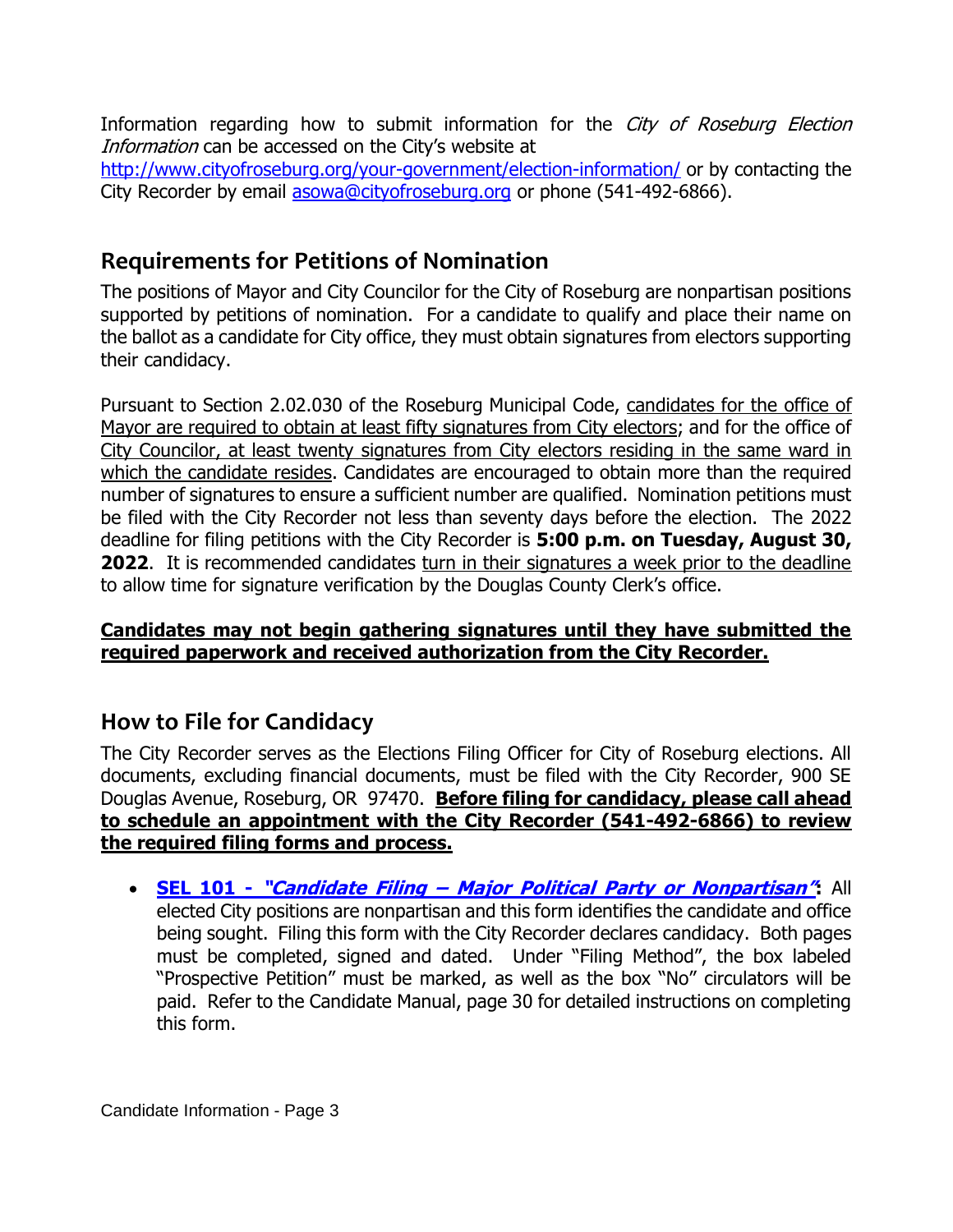- **SEL 121 - "[Candidate Signature Sheet -](https://sos.oregon.gov/elections/Documents/SEL121.pdf) Nonpartisan":** This form is used to circulate and obtain signatures from electors supporting the candidate, and can only be circulated *after* it has been approved by the City Recorder. The candidate will complete only the top portion of the form. The City Recorder will then "certify it for circulation" and make copies for the candidate to circulate for signatures. **The candidate may only collect signatures on the copied signature sheets provided and approved by the Recorder.**
- **City of Roseburg "Certification of Qualifications" form:** This form certifies the candidate meets the qualifications to run for office in the City of Roseburg and is provided by the City Recorder.

### **Collecting Signatures & Signing Off As Circulator**

To ensure a sufficient number of signatures, it is strongly recommended that the candidate obtain more than the required number. The person circulating the petition (usually the candidate) must personally witness each signature collected - failure to comply with this requirement could result in rejection of the petition signature sheets and a felony conviction. Each person signing the signature sheet must be an active registered voter. They must print their name and street address (no P.O. boxes); and all signatures must be originals. Only 10 signatures are allowed per sheet, but the candidate may use as many copies of the form as needed provided the copies are those **provided and approved by the City Recorder.** Each signature sheet must be numbered sequentially in the space provided. After all signatures have been obtained, the circulator who obtained the signatures must sign and date the form.

#### **Filing Completed Signature Sheets**

Once a sufficient number of signatures has been collected, the completed signature sheets along with **Form SEL 338 "[Petition Submission](https://sos.oregon.gov/elections/Documents/SEL338.pdf)"**, must be filed with the City Recorder for signature verification. It is strongly suggested that the candidate sign the forms as soon as they are confident enough signatures have been obtained. The City Recorder will have the County Clerk's Office compare all signatures obtained against voter registration cards. When all signatures are verified, the County Clerk's Office will return the signature sheets to the City Recorder along with a statistic sheet indicating the number of signatures approved and the number denied. The City Recorder will notify the candidate of the results. If needed, and the filing deadline has not passed, additional signatures may be collected and submitted. Once it's confirmed that a sufficient number of qualified signatures have been collected, the candidate will file the **City of Roseburg "Acceptance of Nomination"** form with the City Recorder.

When all of these steps have been completed, the candidate will be qualified to have their name placed on the ballot.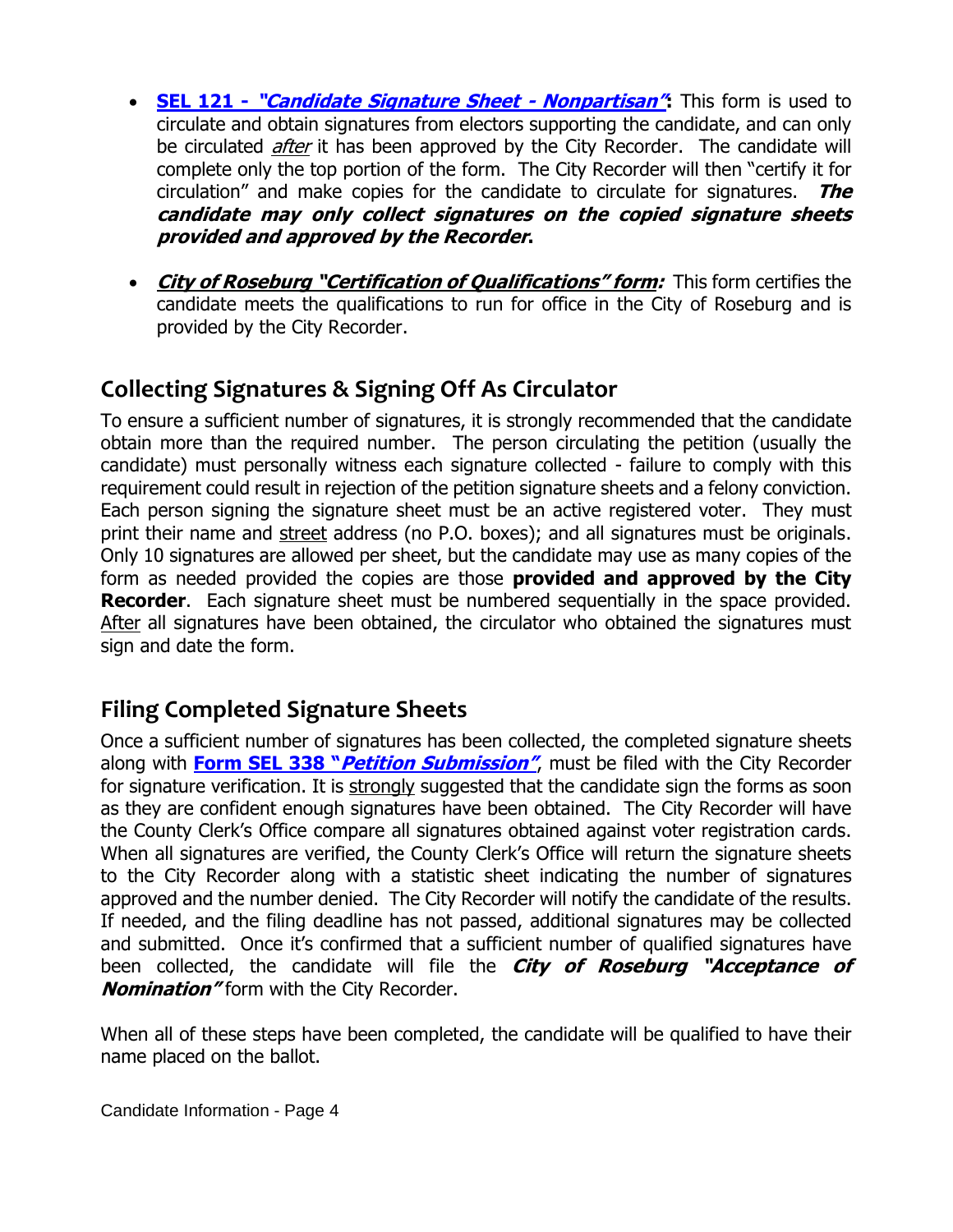# **Campaign Contribution & Expenditure (C&E) Reporting**

Oregon election law requires any candidate who receives or spends more than \$750 towards their campaign during a calendar year to file certain forms electronically with the Secretary of State, Elections Division using ORESTAR, a searchable database system accessible at: [State of Oregon: Elections -](https://sos.oregon.gov/elections/Pages/orestar.aspx) Campaign Finance. If the candidate exceeds \$750 in contributions or expenditures, they must establish a special bank account for their campaign, form a Candidate Committee within 3 business days after exceeding the \$750 threshold and file all transactions, reporting campaign contributions and expenditures, not later than seven calendar days after the threshold has been exceeded. If the candidate stays under \$3,500 in total contributions and/or expenditures for the entire election, they may be eligible for limited C&E reporting; however, if that amount is exceeded anytime while the account is active, the C&E reporting becomes more complicated. **All C&E reporting must be done through the State Elections Division – the forms cannot be submitted to the local elections official.**

The first form the candidate must file with the State Elections Division is the **[SEL 220](https://sos.oregon.gov/elections/Documents/SEL220.pdf)  ["Statement of Organization"](https://sos.oregon.gov/elections/Documents/SEL220.pdf)**. This form designates a Candidate Committee and provides information relating to the dedicated campaign account. This form must be filed **within three days of receiving a contribution or making an expenditure. The only exception** to the requirement to establish a candidate committee and a dedicated bank account is if the candidate meets all three of the following conditions:

- **1.** The candidate serves as the candidate's own campaign treasurer;
- **2.** The candidate does not have an existing campaign committee; **and**
- **3.** The candidate does not expect to receive or spend more than \$750 during a calendar year.

**PC 7 – "[Certificate of Limited Contributions & Expenditures](https://sos.oregon.gov/elections/Documents/PC7.pdf)":** If the candidate spends or receives more than \$750, but less than \$3,500 for campaign purposes during the calendar year, the State Election Division may allow filing of a PC7 form – Certificate of Limited Contributions and Expenditures.

Candidates who receive or spend more than \$3,500 for election purposes must file timely detailed contribution and expenditure reports. If the candidate anticipates reaching this level, they need to study the ["Campaign Finance Manual"](https://sos.oregon.gov/elections/Documents/campaign-finance.pdf). We strongly encourage candidates to contact the State Elections Division for further instructions in the event the \$3,500 limit may be exceeded.

#### **Statement of Economic Interest Information**

Oregon Revised Statute Chapter 244 requires certain officials to file annual Statements of Economic Interest ("SEI") with the Oregon Government Ethics Commission ("OGEC" or